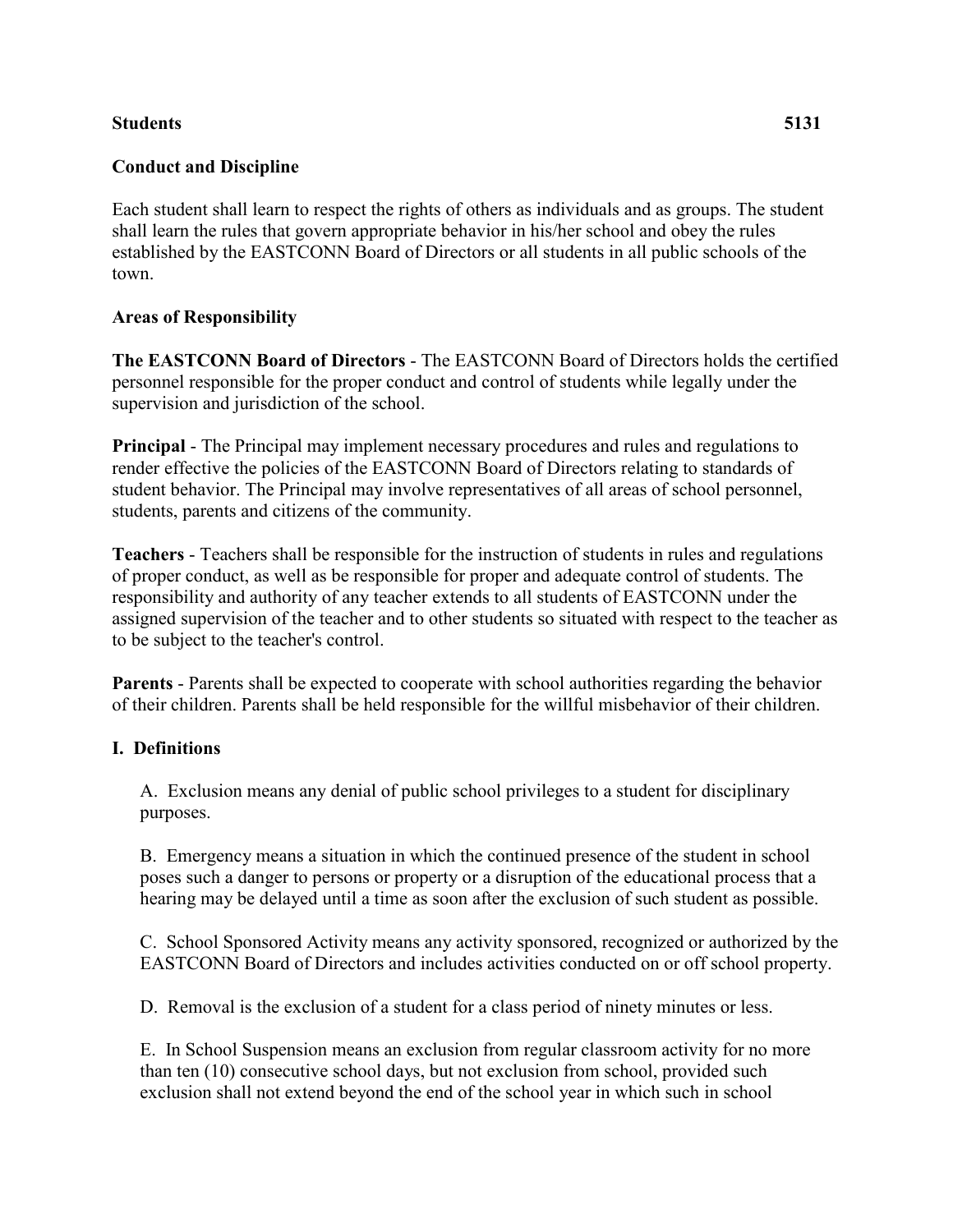suspension was imposed. No student shall be placed on in-school suspension more than fifteen (15) times or a total of fifty (50) days in one school year, whichever results in fewer days of exclusion.

F. Suspension means the exclusion of a student from school and/or transportation services for not more than ten (10) consecutive school days, provided such suspension shall not extend beyond the end of the school year in which such suspension is imposed; and further provided no student shall be suspended more than ten (10) times or a total of fifty (50) days in one school year, whichever results in fewer days of exclusion, unless such student is granted a formal hearing as provided below. All suspensions shall be in-school suspensions unless the administration determines for any student enrolled in grades three through twelve, inclusive, that (1) the student being suspended poses such a danger to persons or property or such a disruption of the educational process that the student shall be excluded from school during the period of suspension or (2) that an out-of-school suspension is appropriate based on evidence of previous disciplinary problems that have led to suspensions or expulsion of the student and efforts by the administration to address such disciplinary problems through means other than out-of-school suspension or expulsion, including positive support strategies.

A student enrolled in grades preschool to two, inclusive, may be given an out-of-school suspension if it is determined by the administration that such a suspension is appropriate based on evidence that the student's conduct on school grounds is of a violent or sexual nature that endangers persons. In addition, a person's duty as a mandated reporter to report suspected child abuse or neglect is not limited by this section.

G. Expulsion means the exclusion of a student, grades three to twelve inclusive, from school privileges for more than ten (10) consecutive school days. The expulsion period may not extend beyond one calendar year.

H. School Days shall mean days when school is in session for students.

I. Seriously Disruptive of the Educational Process means any conduct that markedly interrupts or severely impedes the day to day operation of a school.

Notwithstanding the foregoing, the reassignment of a student from one regular education classroom program in EASTCONN to another regular education classroom program in EASTCONN shall not constitute a suspension or expulsion.

## **II. Scope of the Student Discipline Policy**

## **A. Conduct on School Grounds or at a School Sponsored Activity:**

Students may be disciplined for conduct on school grounds or at any school sponsored activity that endangers persons or property, is seriously disruptive of the educational process, or that violates a publicized policy of the Board of Directors.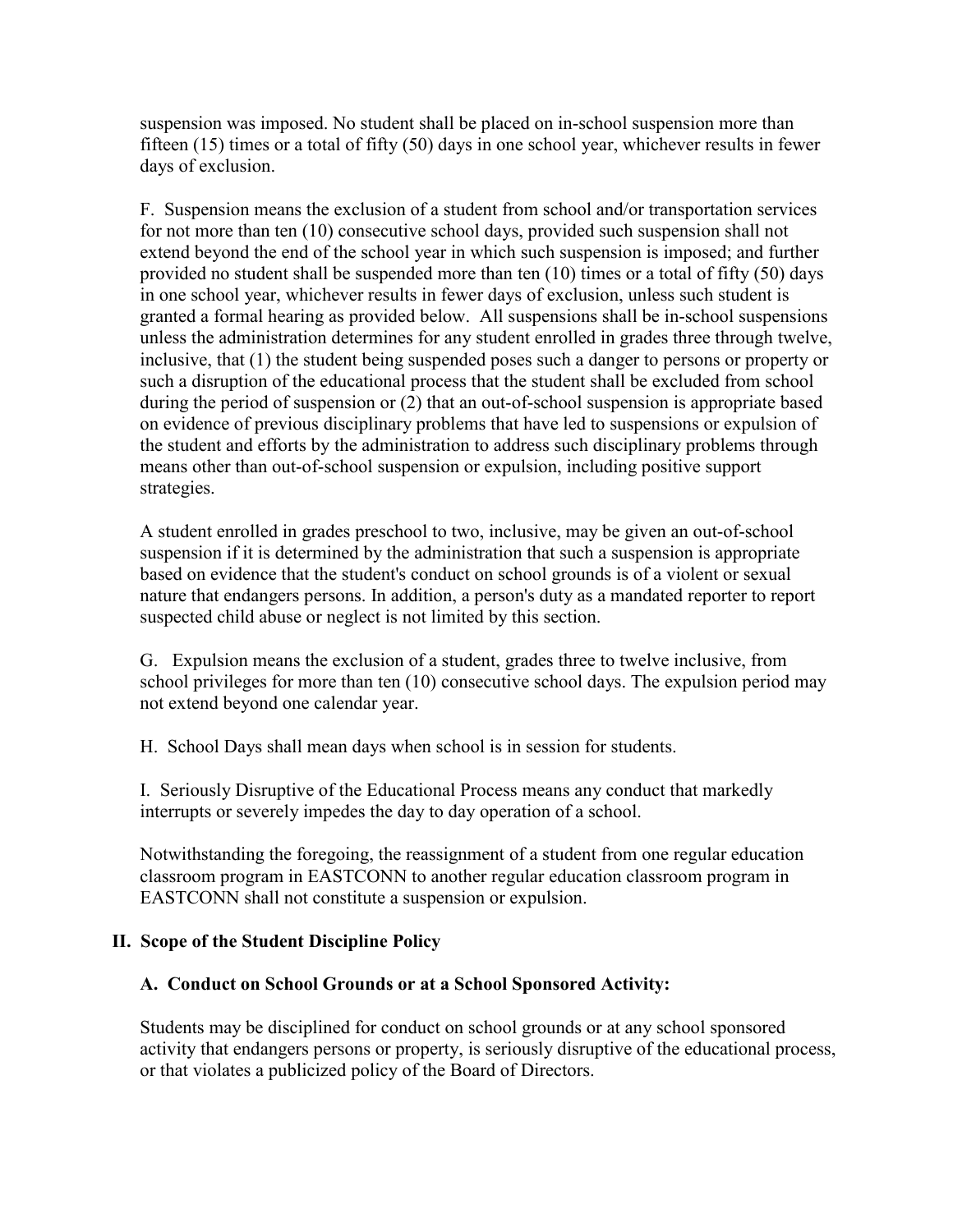#### **B. Conduct off School Grounds:**

1. Students may be disciplined for conduct off school grounds if such conduct is seriously disruptive of the educational process and violative of a publicized policy of the Board of Directors. In making a determination as to whether such conduct is seriously disruptive of the educational process, the Administration and the EASTCONN Board of Directors may consider, but such consideration shall not be limited to the following factors: (1) whether the incident occurred within close proximity of a school; (2) whether other students from the school were involved or whether there was any gang involvement; (3) whether the conduct involved violence, threats of violence, or the unlawful use of a weapon, as defined in section C.G.S. § [29](http://www.cga.ct.gov/2011/pub/Title29.htm) [38,](http://www.cga.ct.gov/2011/pub/Title38.htm) and whether any injuries occurred; and (4) whether the conduct involved the use of alcohol.

In making a determination as to whether such conduct is seriously disruptive of the educational process, the Administration and/or the EASTCONN Board of Directors may also consider whether such off-campus conduct involved the use of drugs.

2. When considering whether conduct off school grounds is seriously disruptive of the educational process, the term "weapon" means any pistol or revolver, any dirk knife or switch knife having an automatic spring release devise by which a blade is released from the handle, having a blade of over one and one-half inches in length, and any other dangerous or deadly weapon or instrument, including any sling shot, blackjack, sand bag, metal or brass knuckles, stiletto, knife, the edged portion of the blade of which is four inches and over in length or martial arts weapon as defined below at section VI.B.

## **III. Actions Leading to Disciplinary Action, including Suspension and/or Expulsion**

Conduct which may lead to disciplinary action (including but not limited to suspension and/or expulsion) includes conduct on school grounds or at a school sponsored activity, and conduct off school grounds, as set forth above. Such conduct includes, but is not limited to, the following:

- 1. Striking or assaulting a student, members of the school staff or other persons.
- 2. Theft.

3. The use of obscene or profane language or gestures.

4. Violation of smoking; dress; transportation regulations, or other regulations and/or policies governing student conduct.

5. Refusal to obey a member of the school staff, or law enforcement authorities, or disruptive classroom behavior.

6. Any act of harassment based on an individual's gender, personal characteristics, gender identification, race, color, religion, disability, national origin or ancestry.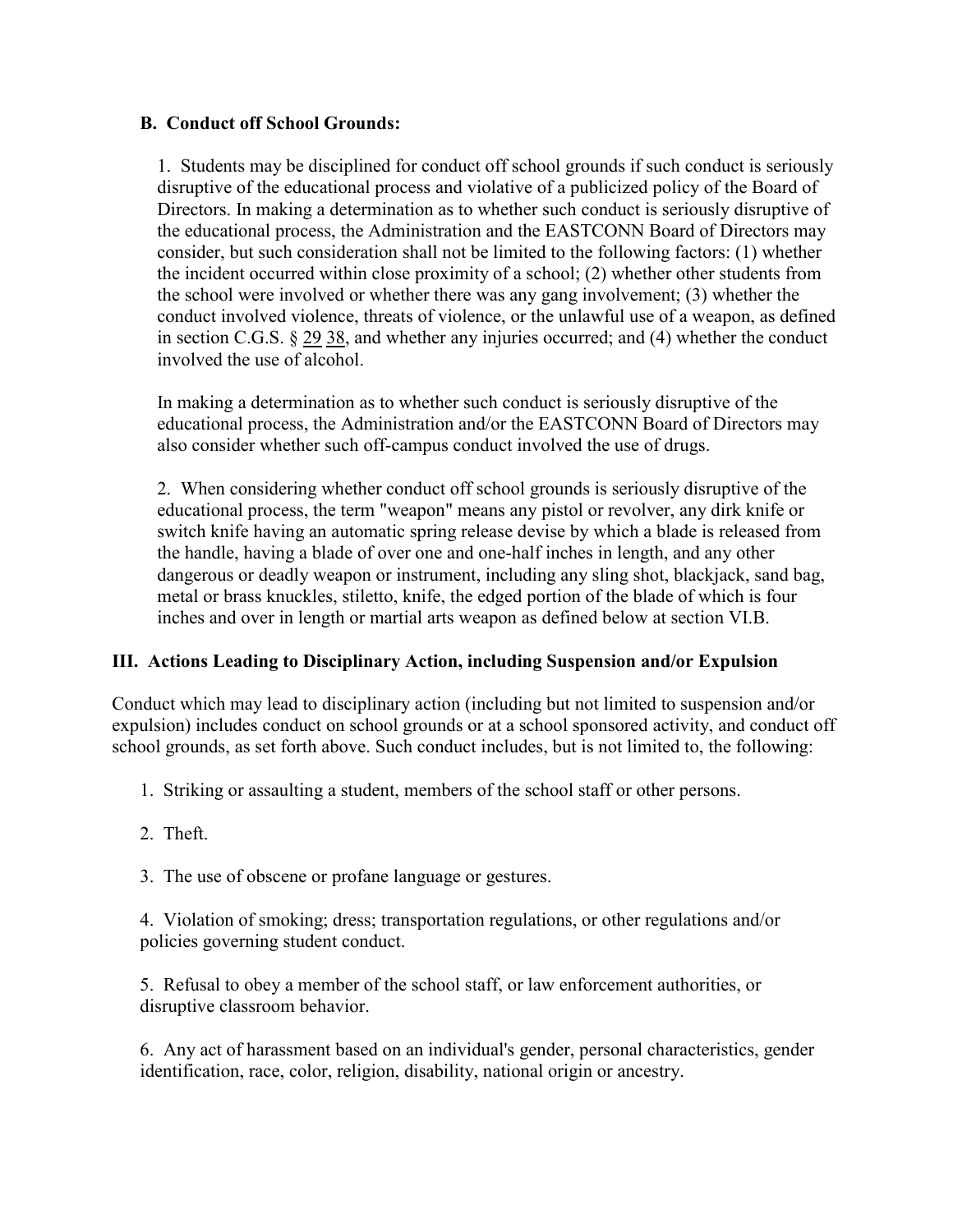7. Refusal by a student to identify himself/herself to a staff member when asked.

8. A walk out from or sit in within a classroom or school building or school grounds.

9. Blackmailing, threatening or intimidating school staff or students.

10. Possession of any weapon, weapon facsimile, deadly weapon, pistol, knife, blackjack, bludgeon, box cutter, metal knuckles, pellet gun, explosive device, firearm, whether loaded or unloaded, whether functional or not, or any other dangerous object. This also includes pellet guns and/or air soft pistols.

11. Unauthorized entrance into any school facility or portion of a school facility or aiding or abetting an unauthorized entrance.

12. Possession or ignition of any fireworks or other explosive materials, or ignition of any material causing a fire.

13. Unauthorized possession, sale, distribution, use or consumption of tobacco, drugs, narcotics or alcoholic beverages. For the purposes of this Paragraph 13, the term "drugs" shall include, but shall not be limited to, any medicinal preparation (prescription and non prescription) and any controlled substance whose possession, sale, distribution, use or consumption is illegal under state and/or federal law.

14. Possession of paraphernalia used or designed to be used in the consumption, sale or distribution of drugs, alcohol or tobacco, as described in subparagraph (13) above.

15. The destruction of real, personal or school property such as, cutting, defacing or otherwise damaging property in any way.

16. Accumulation of offenses such as school and class tardiness, class or study hall cutting, or failure to attend detention.

17. Trespassing on school grounds while on out of school suspension or expulsion.

18. Making bomb threats or other threats to the safety of students, staff members, and/or other persons.

19. Defiance of school rules and the valid authority of teachers, supervisors, administrators, other staff members and/or law enforcement authorities.

20. Throwing snowballs, rocks, sticks and/or similar objects.

21. Unauthorized and/or reckless and/or improper operation of a motor vehicle on school grounds or at any school sponsored activity.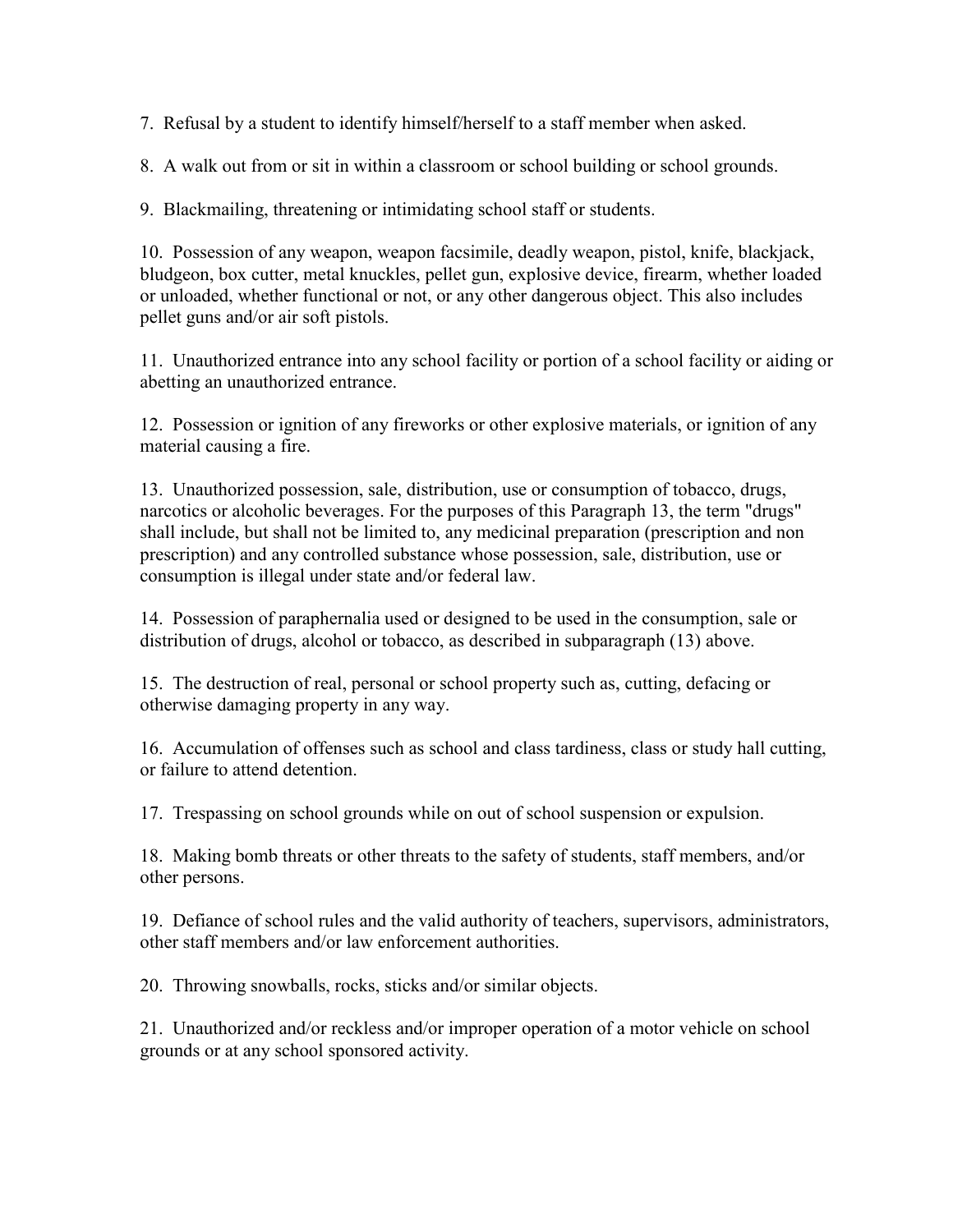22. Leaving school grounds, school transportation vehicle or a school-sponsored activity without authorization.

23. Use of or copying of the academic work of another individual and presenting it as the student's own work, without proper attribution.

24. Possession and/or use of a personal electronic device, radio, walkman, beeper, paging device, cellular telephone, walkie talkie or similar electronic device on school grounds or at a school sponsored activity without the written permission of the Principal or his/her designee.

25. Unauthorized use of any school computer, computer system, computer software, Internet connection or similar school property or system, or the use of such property or system for unauthorized or non school related purposes.

26. Possession and/or use of a laser pointer.

27. Hazing.

28. Any other violation of school rules or regulations or a series of violations which makes the presence of the student in school seriously disruptive of the educational process and/or a danger to persons or property.

29. Any action prohibited by any Federal or State law which would indicate that the student presents a danger to any person in the school community or school property.

## **IV. Procedures Governing Removal**

A student may be removed from class by a teacher or administrator if he/she deliberately causes a serious disruption of the educational process. When a student is removed, the teacher must send him/her to a designated area and notify the Principal or his/her designee at once. A student may not be removed from class more than six times in one school year nor more than twice in one week unless the student is referred to the building Principal or designee and granted an informal hearing at which the student should be informed of the reasons for the disciplinary action and given an opportunity to explain the situation.

#### **V. Procedures Governing Suspension**

A. The Principal of a school, or designee on the administrative staff of the school, shall have the right to suspend any student for breach of conduct as noted in Section II of this policy for not more than ten (10) consecutive school days. All suspensions shall be in-school suspensions unless the administration determines that for a student enrolled in grades three through twelve, inclusive, (1) the student being suspended poses such a danger to persons or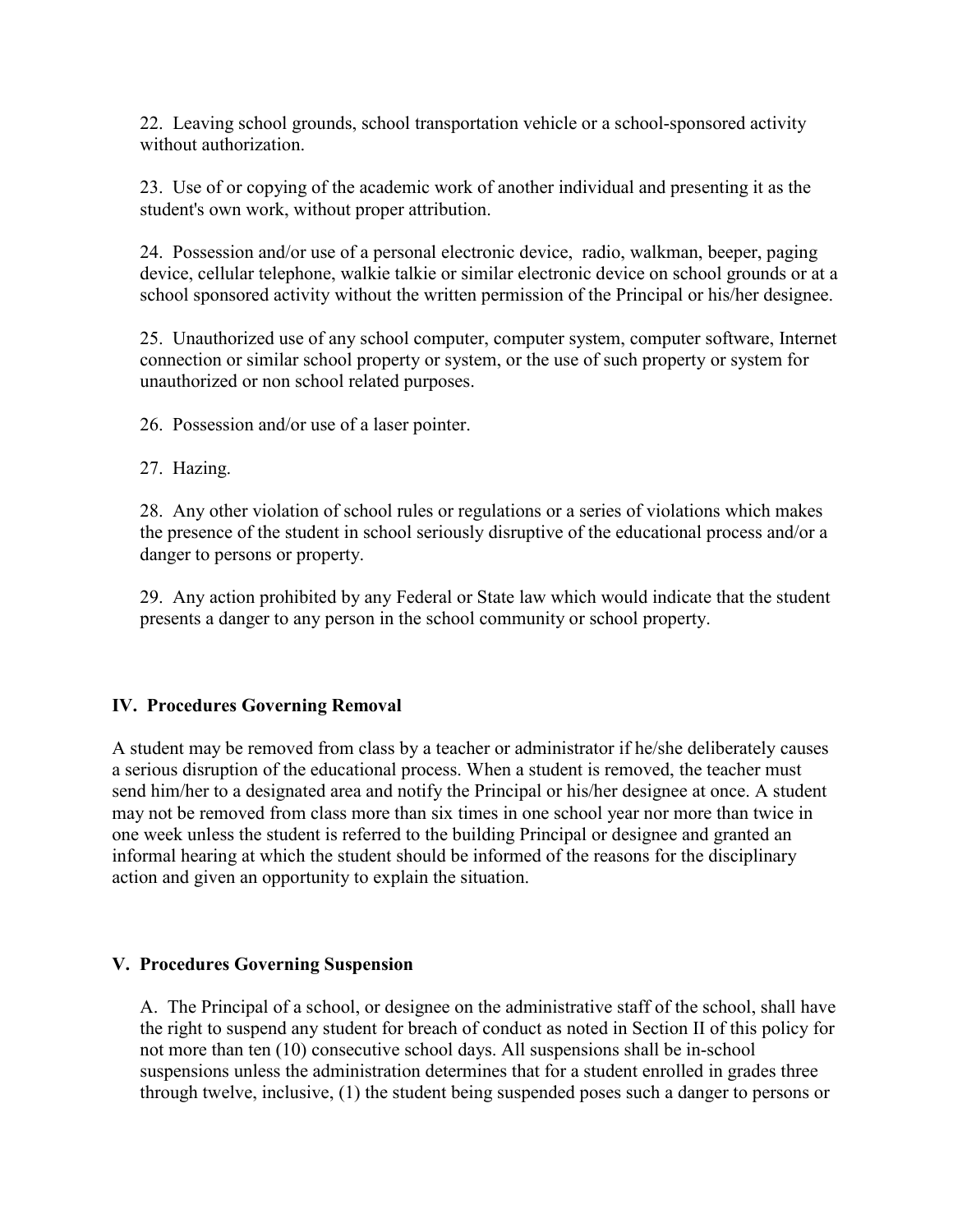property or such a disruption of the educational process that the student shall be excluded from school during the period of suspension or (2) that an out-of-school suspension is appropriate based on evidence of previous disciplinary problems that have led to suspensions or expulsion of the student and efforts by the administration to address such disciplinary problems through means other than out-of-school suspension or expulsion, including positive support strategies.

An out-of-school suspension may be given to a student enrolled in grades preschool through grade two, inclusive, if it is determined by the administration that an out-of-school suspension is appropriate due to evidence that the student's conduct on school grounds is of a violent nature or sexual nature that endangers persons.

In such cases, the following procedures shall be followed:

1. Unless an emergency situation exists, no student shall be suspended prior to having an informal hearing before the Principal or designee at which the student is informed of the charges and given an opportunity to respond. In the event of an emergency, the informal hearing shall be held as soon after the suspension as possible.

2. Evidence of past disciplinary problems which have led to removal from a classroom, suspension, or expulsion of a student who is the subject of an informal hearing may be received by the Principal, but only considered in the determination of the length of suspensions.

3. By telephone, the Principal or designee shall notify the parent or guardian of a student and the Executive Director of EASTCONN not later than 24 hours of the suspension following the suspension and state the cause(s) leading to the suspension.

4. Whether or not home contact is made with the parent or guardian of such student, the Principal or designee shall forward a letter promptly to such parent or guardian to the last address reported on school records (or to a newer address if known by the Principal or designee), offering the parent or guardian an opportunity for a conference to discuss same.

5. Notice of the original suspension shall be transmitted by the Principal or designee to the Executive Director of EASTCONN or designee by the close of the school day following the commencement of the suspension.

6. The student shall be allowed to complete any classwork, including examinations, without penalty, which he or she missed while under suspension.

7. Notice of the suspension shall be recorded in the student's cumulative educational record. Such notice shall be expunged from the cumulative educational record by the EASTCONN Board of Directors if the student graduates from high school.

8. The decision of the Principal or designee with regard to disciplinary actions up to and including suspensions shall be final.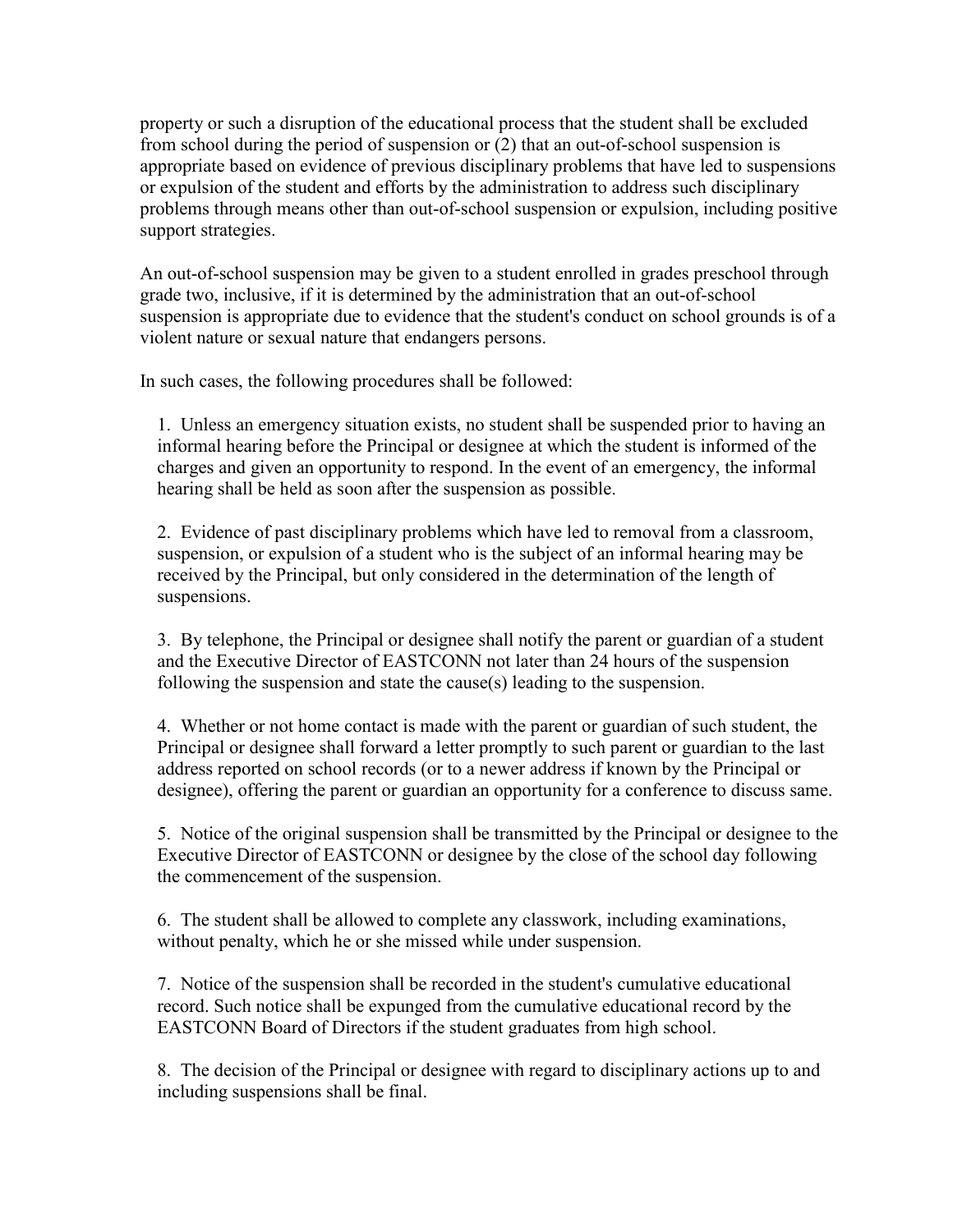9. For any student who is suspended for the first time and who has never been expelled, the school administration may shorten the length of or waive the suspension period if the student successfully completes an administration-specified program and meets any other administration-required conditions. Such program shall be at no expense to the student or his/her parents/guardians.

B. In cases where the student has already been suspended, or such suspension will result in the student's being suspended, more than ten (10) times or fifty (50) days in a school year, whichever results in fewer days of exclusion, the student shall, prior to suspension, be granted a formal hearing before the EASTCONN Board of Directors. The Principal or designee shall report the student to the Executive Director or designee and request a formal hearing.

## **VI. Procedures Governing In-School Suspension**

A. The Principal or designee may impose in-school suspension in cases where a student's conduct endangers persons or property, violates school policy, seriously disrupts the educational process or in other appropriate circumstances as determined by the Principal or designee. Guidelines developed and promulgated by the Commissioner of Education will be utilized by the administration to help determine whether a student should receive an inschool or out-of-school suspension.

B. In-school suspension may not be imposed on a student without an informal hearing by the building Principal or designee.

C. No student shall be placed on in-school suspension more than fifteen (15) times or a total of fifty (50) days in one school year, whichever results in fewer days of exclusion.

# **VII. Expulsion Recommendation Procedure**

A. A Principal may consider recommendation or expulsion of a student enrolled in grades three through twelve, inclusive, in a case where he/she has reason to believe the student has engaged in conduct described at sections IIA. And IIB. above.

B. A Principal must recommend expulsion proceedings in all cases against any student in grades preschool through grade twelve, inclusive, whom the administration has reason to believe:

1. was in possession on school grounds or at a school-sponsored activity of a deadly weapon, dangerous instrument, martial arts weapon, or firearm as defined in 18 USC 921 as amended from time to time; or

2. off school grounds, possessed a firearm as defined in 18 USC 921, in violation of C.G.S. [29](http://www.cga.ct.gov/2011/pub/Title29.htm) [35,](http://www.cga.ct.gov/2011/pub/Title35.htm) or possessed and used a firearm as defined in 18 USC 921, a deadly weapon, a dangerous instrument or a martial arts weapon in the commission of a crime under section 952 of the Connecticut General Statutes; or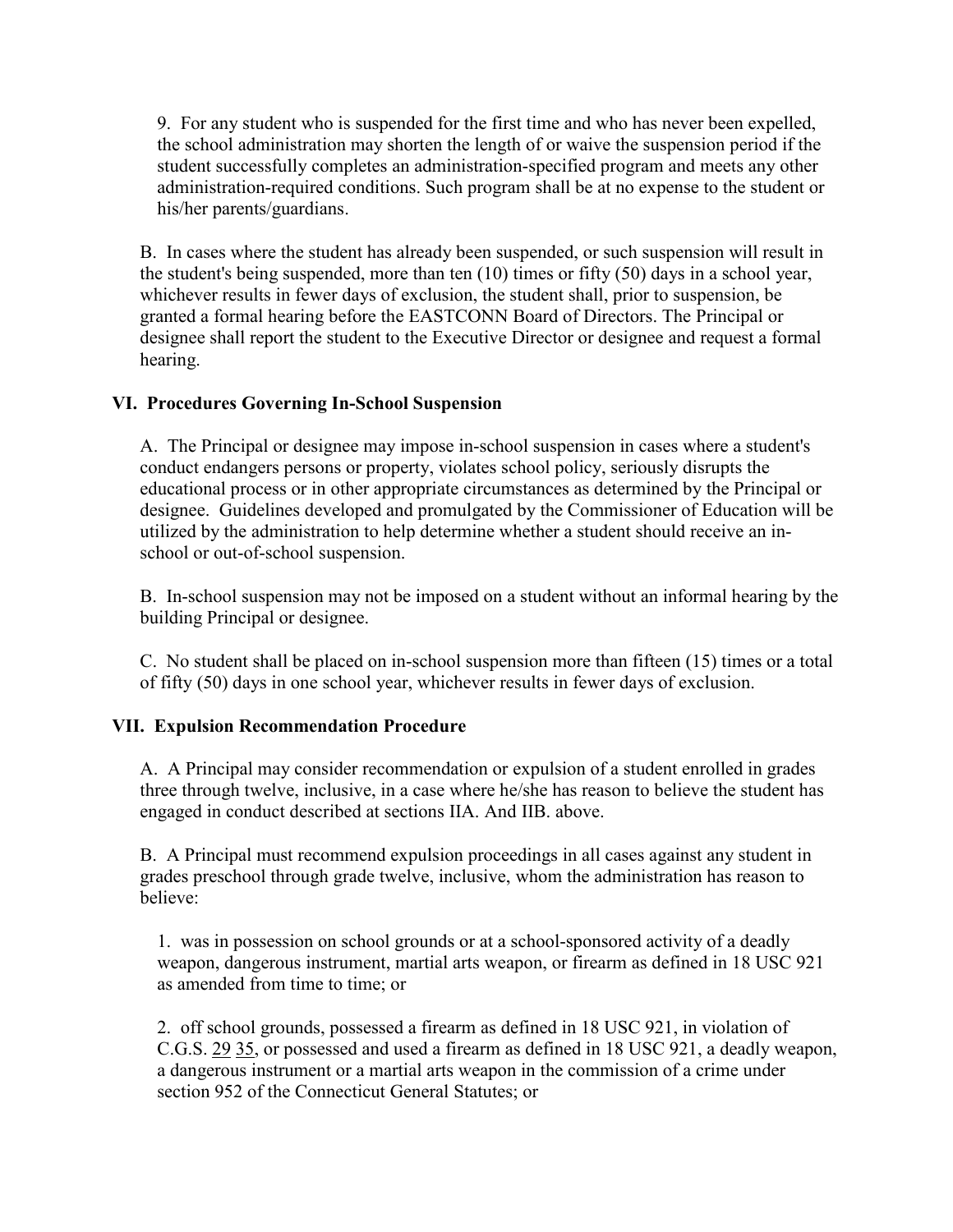3. was engaged on or off school grounds in offering for sale or distribution a controlled substance (as defined in C.G.S.  $\S21a 240(9)$ ), whose manufacturing, distribution, sale, prescription, dispensing, transporting, or possessing with intent to sell or dispense, offering or administering is subject to criminal penalties under C.G.S. §[§21a](http://www.cga.ct.gov/2011/pub/Title21a.htm) 277 and [21a](http://www.cga.ct.gov/2011/pub/Title21a.htm) 278.

4. The following definitions shall be used in this section:

a. A "firearm" as defined in 18 USC 921 means (a) any weapon that will, is designed to, or may be readily converted to expel a projectile by the action of an explosive, (b) the frame or receiver of any such weapon, (c) a muffler or silencer, or (d) any destructive device. As used in this definition, a "destructive device" includes any explosive, incendiary, or poisonous gas device, including a bomb, a grenade, a rocket having a propellant charge of more than four ounces, a missile having an explosive or incendiary charge of more than one-quarter ounce, a mine, or a similar device; or any weapon (other than a shotgun or shotgun shell particularly suited for sporting purposes) that will or may be converted to expel a projectile by explosive or other propellant having a barrel with a bore of more than ½" in diameter. The term "destructive device" does not include: an antique firearm; a rifle intended to be used by the owner solely for sporting, recreational, or cultural purposes; or any device which is neither designed nor redesigned for use as a weapon.

b. "Deadly weapon" means any weapon, whether loaded or unloaded, from which a shot may be discharged, or a switchblade knife, gravity knife, billy, blackjack, bludgeon or metal knuckles. It may also include pellet guns and/or air soft pistols.

c. "Dangerous instrument" means any instrument, article or substance which, under the circumstances in which it is used or attempted or threatened to be used, is capable of causing death or serious physical injury, and includes a "vehicle".

d. "Martial arts weapon" means a nunchaku, kama, kasari fundo, octagon sai, tonfa or chinese star.

e. When considering whether conduct off school grounds is seriously disruptive of the educational process, the term "weapon" means any pistol or revolver, any dirk knife or switch knife or any knife having an automatic spring release device by which a blade is released from the handle, having a blade of over one and one half inches in length, and any other dangerous or deadly weapon or instrument, including any sling shot, blackjack, sand bag, metal or brass knuckles, stiletto, knife, the edged portion of the blade of which is four inches and over in length or martial arts weapon as defined above.

C. Upon receipt of an expulsion recommendation, the Executive Director may conduct an inquiry concerning the expulsion recommendation.

If the Executive Director or his/her designee determines that a student should or must be expelled, he or she shall forward his/her recommendation to the EASTCONN Board of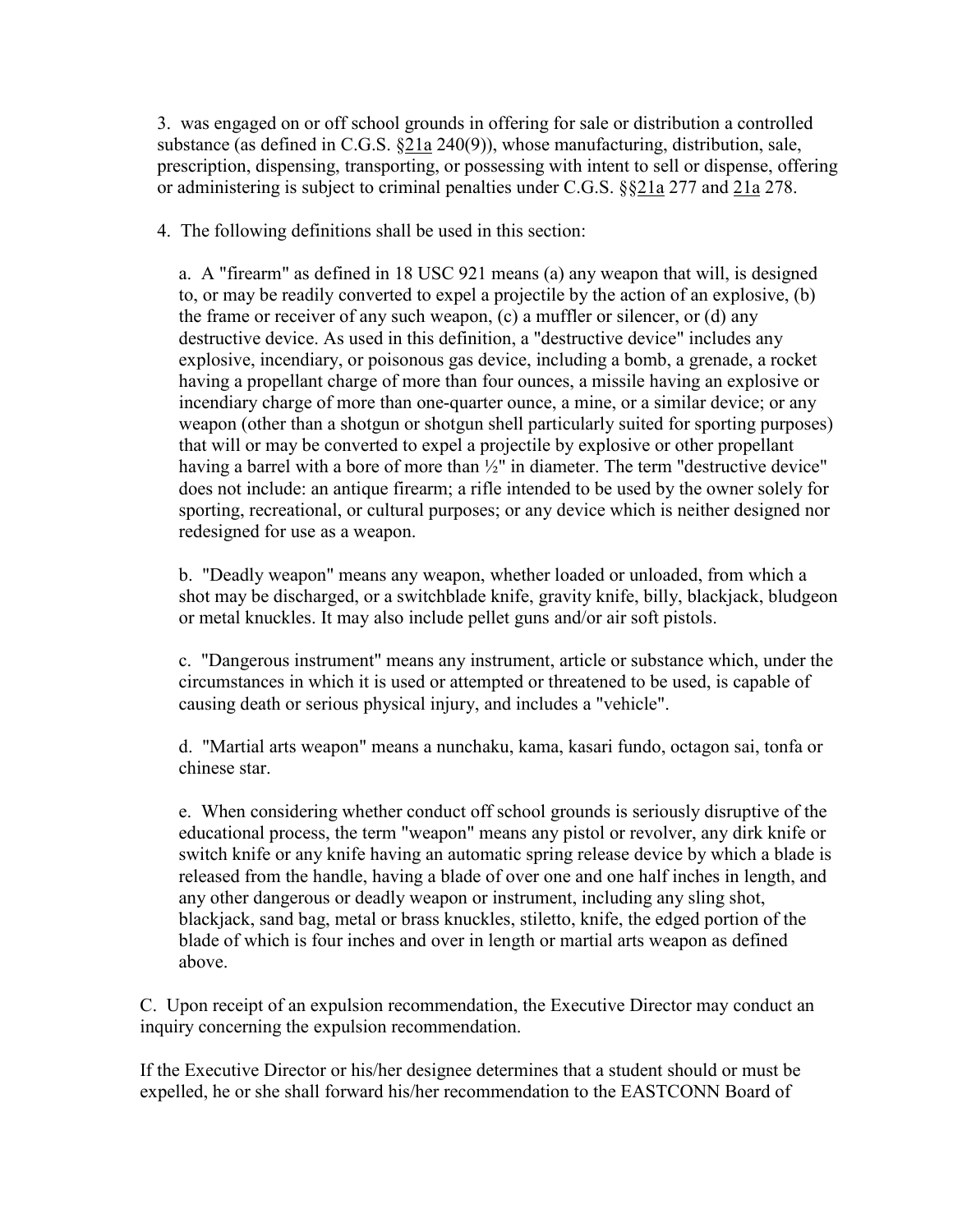Directors so that the EASTCONN Board of Directors can consider and act upon this recommendation.

## **VIII. Expulsion Hearing Procedure**

# **A. Emergency Exception**

Except in an emergency situation, the EASTCONN Board of Directors shall, prior to expelling the student, conduct a hearing to be governed by the procedures outlined herein. Whenever an emergency exists, the hearing provided for above shall be held as soon as possible after the expulsion.

# **B. Hearing Panel**

1. Expulsion hearings conducted by the EASTCONN Board of Directors will be heard by any three or more Board of Directors members. A decision to expel a student must be supported by a majority of the EASTCONN Board of Directors members present, provided that no less than three affirmative votes to expel are cast.

2. Alternatively, the EASTCONN Board of Directors may appoint an impartial hearing board composed of one or more persons to hear and decide the expulsion matter, provided that no member of the EASTCONN Board of Directors may serve on such panel.

## **C. Notice**

1. Written notice of the expulsion hearing must be given to the student, and, if the student is a minor to his/her parent(s) or guardian(s) a reasonable time prior the time of the hearing.

2. The written notice of the expulsion hearing shall inform the student of the following:

a. The date, time, and location of the hearing.

b. A short, plain description of the conduct alleged by the administration.

c. The student may present as evidence, testimony and documents concerning the conduct alleged and the appropriate length and conditions of expulsion, as well as notice that the expulsion hearing will be the student's sole opportunity to present such evidence.

d. The student may cross-examine witnesses called by the administration.

e. The student may be represented by any third party of his/her choice, including an attorney, at his/her expense or at the expense of his/her parents.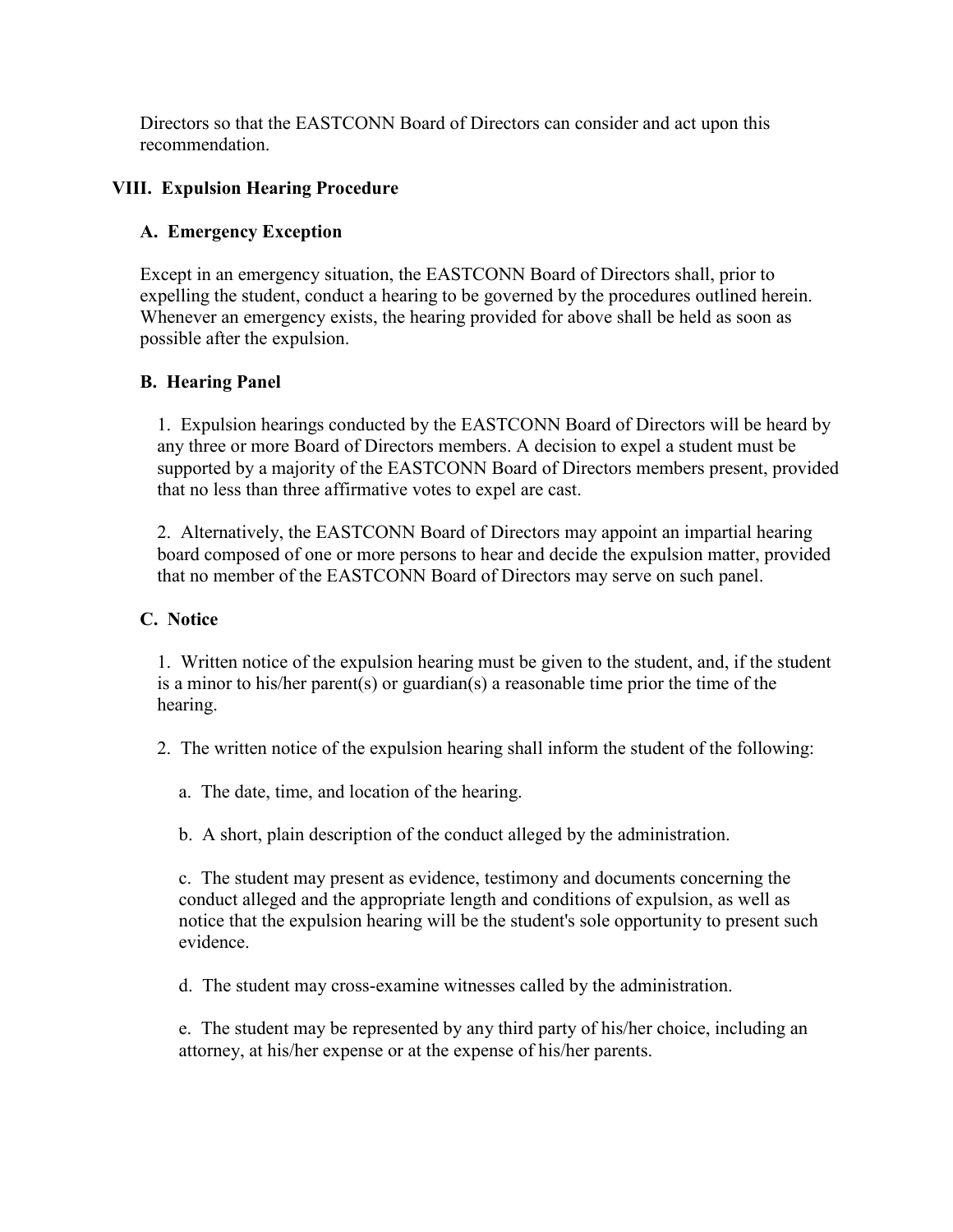f. The notice shall include information concerning legal services that are provided free of charge or at a reduced rate that are available locally (CT Legal Service or source of such services) and how to access such services.

g. A student is entitled to the services of a translator or interpreter, to be provided by the EASTCONN Board of Directors, whenever the student or his/her parent(s) or guardian(s) do(es) not speak the English language or is disabled.

h. The conditions under which the EASTCONN Board of Directors is not legally required to give the student an alternative educational opportunity (if applicable).

#### **D. Hearing Procedures**

1. The hearing will be conducted by the Presiding Officer, who will call the meeting to order, introduce the parties, the EASTCONN Board of Directors members and counsel, briefly explain the hearing procedures, and swear in any witnesses called by the administration or the student.

2. The hearing will be conducted in executive session. A verbatim record of the hearing will be made, either by tape recording or by a stenographer.

3. Formal rules of evidence will not be followed. The EASTCONN Board of Directors has the right to accept hearsay and other evidence if it deems that evidence relevant or material to its determination. The presiding officer will rule on testimony or evidence as to it being immaterial or irrelevant.

4. The hearing will be conducted in two parts. In the first part of the hearing, the EASTCONN Board of Directors will receive and consider evidence regarding the conduct alleged by the administration.

5. In the first part of the hearing, the charges will be introduced into the record by the Executive Director or his/her designee.

6. Each witness for the administration will be called and sworn. After a witness has finished testifying, he/she will be subject to cross examination by the opposite party or his/her legal counsel and by the EASTCONN Board of Directors members.

7. After the Administration has presented its case, the student will be asked if he/she has any witnesses or evidence to present. If so, the witnesses will be sworn, will testify, and will be subject to cross examination and to questioning by the EASTCONN Board of Directors. The student may also choose to make a statement at this time. If the student chooses to make a statement, he or she will be sworn and subject to cross examination and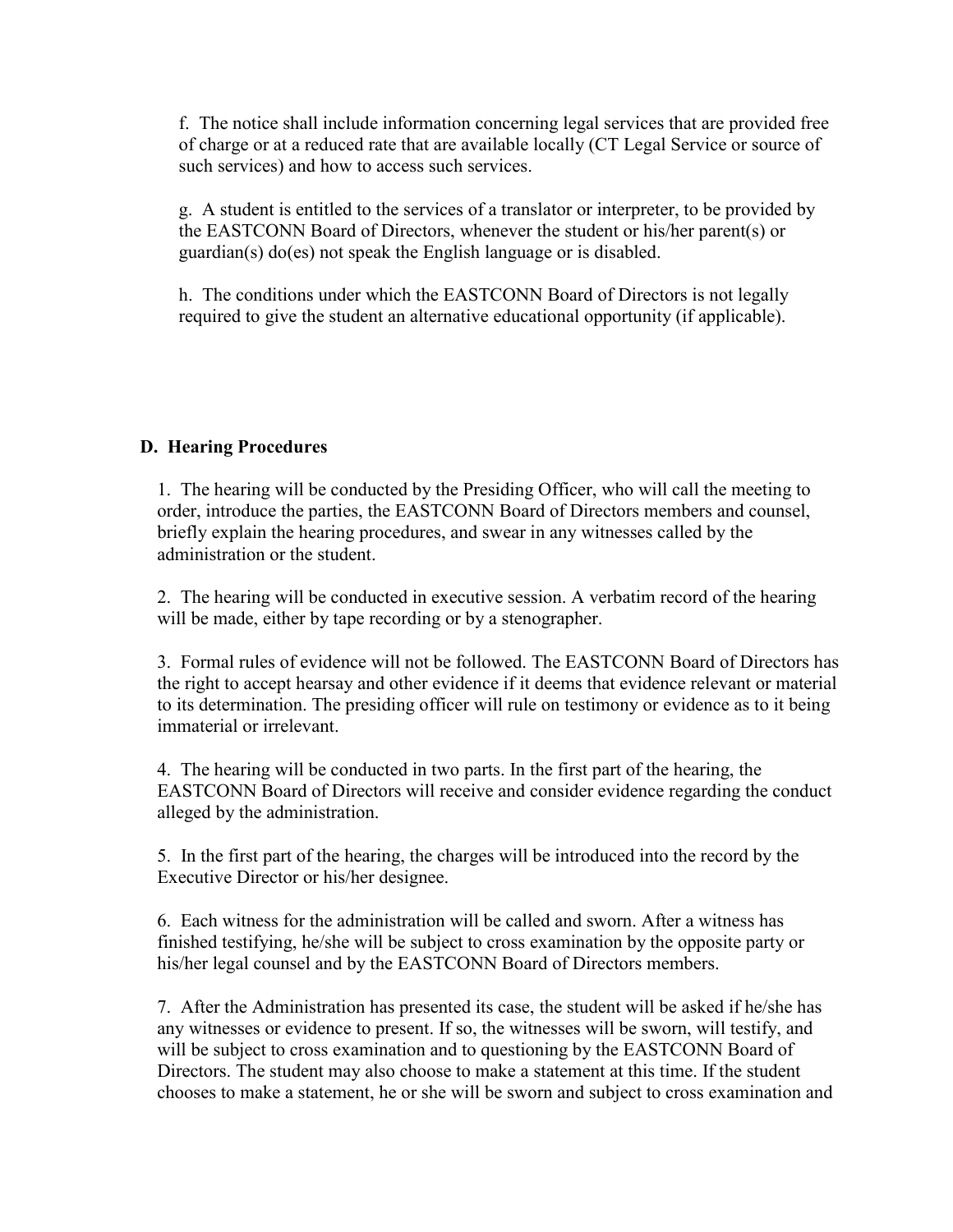questioning by the EASTCONN Board of Directors. Concluding statements will be made by the administration and then by the student and/or his or her representative.

8. In cases where the respondent has denied the allegation, the EASTCONN Board of Directors must determine whether the respondent committed the offense(s) as charged by the Executive Director.

9. If the EASTCONN Board of Directors determines that the student has committed the conduct as alleged, then the EASTCONN Board of Directors shall proceed with the second portion of the hearing, during which the EASTCONN Board of Directors will receive and consider evidence regarding the length and conditions of expulsion.

10. When considering the length and conditions of expulsion, the EASTCONN Board of Directors may review the student's attendance, academic and past disciplinary records. The Executive Director will make a recommendation as to the discipline to be imposed.

11. Evidence of past disciplinary problems which have led to removal from a classroom, suspension or expulsion of a student being considered for expulsion may be considered only during the second portion of the hearing, during which the EASTCONN Board of Directors is considering length of expulsion and nature of alternative educational opportunity to be offered.

12. Where administrators presented the case in support of the charges against the student, such administrative staff shall not be present during the deliberations of the EASTCONN Board of Directors either on questions of evidence or on the final discipline to be imposed. The Executive Director may, after reviewing the incident with administrators, and reviewing the student's records, make a recommendation to the EASTCONN Board of Directors to the appropriate discipline to be applied.

13. The EASTCONN Board of Directors shall make findings as to the truth of the charges, if the student has denied them, and, in all cases, the disciplinary action, if any, to be imposed. The EASTCONN Board of Directors shall report its final decision in writing to the student, or if such student is a minor, also to the parent(s) or guardian(s), stating the reasons on which the decision is based, and the disciplinary action to be imposed. Said decision shall be based solely on evidence presented at the hearing.

14. For any student who is suspended for the first time and who has never been expelled, the school administration may shorten the length of or waive the suspension period if the student successfully completes an administration-specified program and meets any other administration-required conditions. Such program shall be at no expense to the student or his/her parents/guardians

## **IX. Board Policy Regarding Mandatory Expulsions**

A. In keeping with C.G.S. [§10](http://www.cga.ct.gov/2011/pub/Title10.htm) 233d and the Gun Free Schools Act, it shall be the policy of the EASTCONN Board of Directors to expel a student enrolled in grades preschool through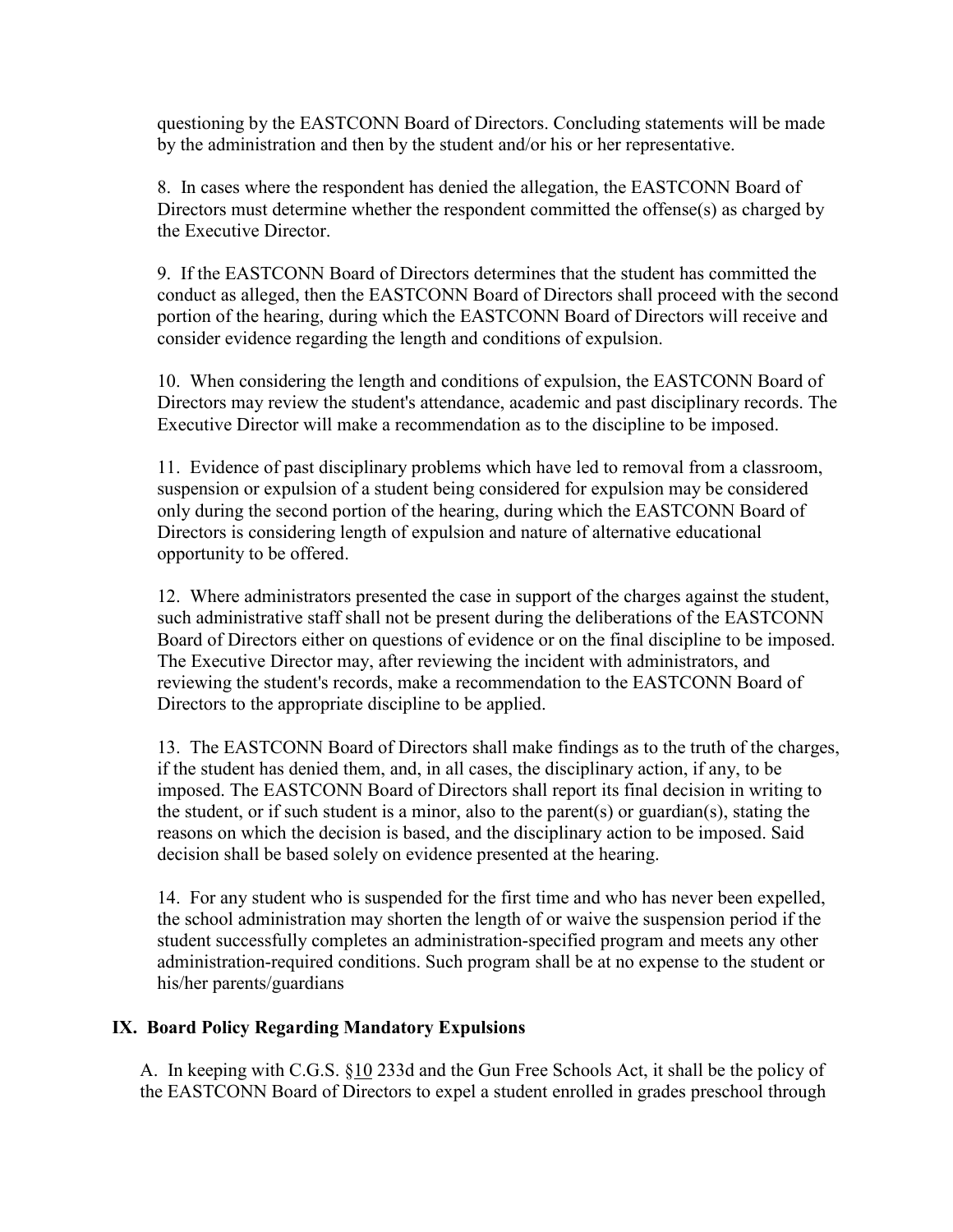grade twelve, inclusive, for one full calendar year for: the conduct described in Section VI(B)(1), (2) and (3) of this policy. The EASTCONN Board of Directors may modify the term of expulsion on a case-by-case basis.

## **X. Alternative Educational Programs for Expelled Students**

A. Students under sixteen (16) years of age:

Whenever the EASTCONN Board of Directors expels a student under sixteen years of age, it shall offer any such student an alternative educational program.

B. Students sixteen (16) to eighteen (18) years of age:

The EASTCONN Board of Directors will provide an alternative education to a sixteen to eighteen year old student expelled for the first time if he/she requests it and if he/she agrees to the conditions set by the EASTCONN Board of Directors, except as follows. The EASTCONN Board of Directors is not required to offer an alternative program to any student between the ages of sixteen and eighteen who is expelled for the second time, or if it is determined at the hearing that (1) the student possessed a dangerous instrument, deadly weapon, firearm or martial arts weapon on school property or at a school sponsored activity, or (2) the student offered a controlled substance for sale or distribution on school property or at a school-sponsored activity.

C. Students eighteen (18) years of age or older

The EASTCONN Board of Directors is not required to offer an alternative educational program to expelled students eighteen years of age or older.

D. Students identified as eligible for services under the Individuals with Disabilities Education Act ("IDEA")

If the EASTCONN Board of Directors expels a student who has been identified as eligible for services under the Individuals with Disabilities Education Act ("IDEA"), it shall offer an alternative educational program to such student in accordance with the requirements of IDEA, as it may be amended from time to time.

## **XI. Notice of Student Expulsion on Cumulative Record**

A. Notice of expulsion and the conduct for which the student was expelled shall be included on the students' cumulative educational record. Such notice, except for the notice of an expulsion of a student in grades 9 through 12 inclusive, based on possession of a firearm or deadly weapon, may be expunged from the cumulative educational record by the EASTCONN Board of Directors if they determine that the conduct and behavior of the student in the years following the expulsion warrants an expungment. Such notice shall be expunged from the cumulative educational record by the EASTCONN Board of Directors of the student graduates from high school.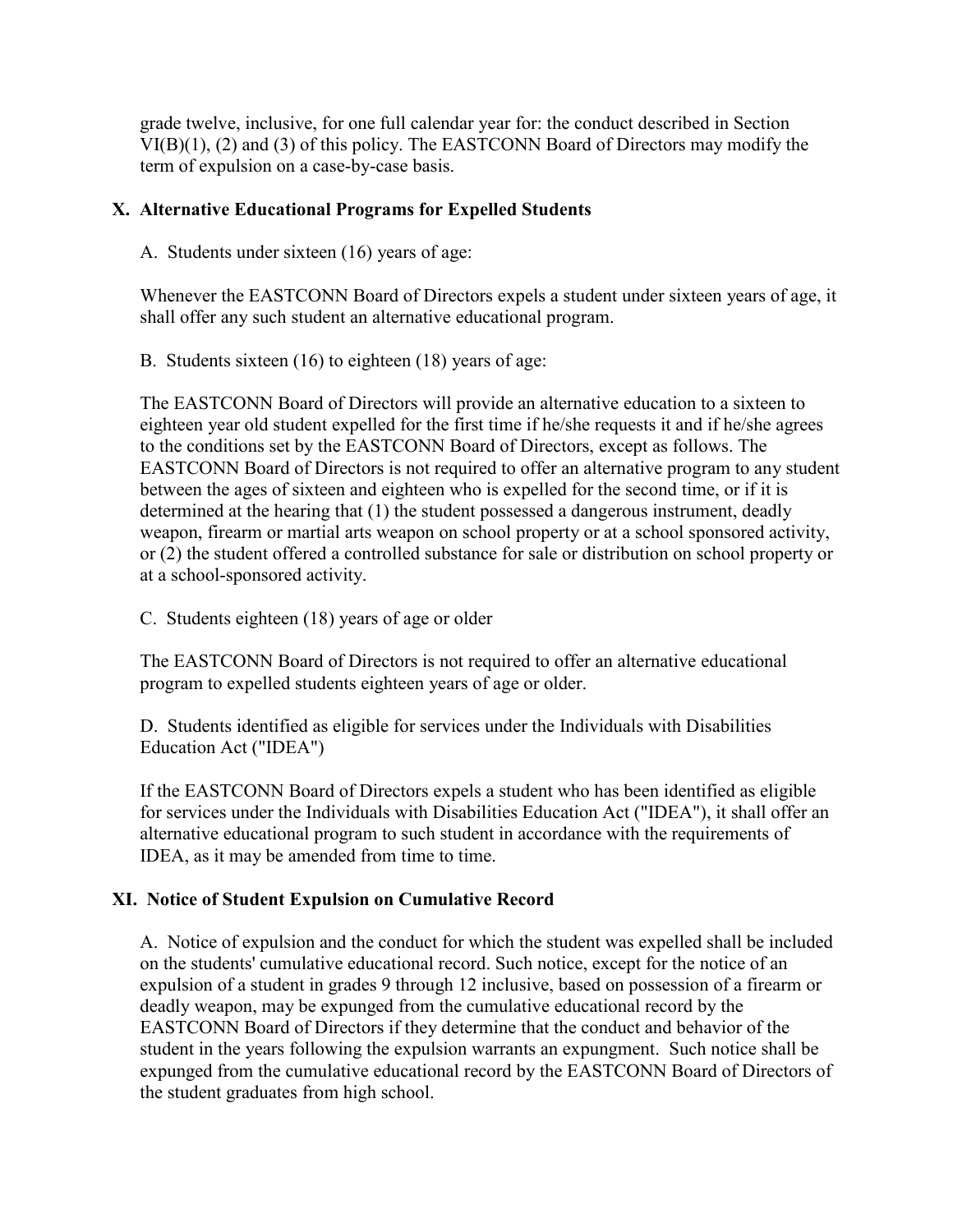B. If a student's expulsion is shortened or the expulsion period waived based upon the fact that the student was expelled for the first time, had never been suspended, and successfully completed a Board of Directors specified program and/or met other conditions required by the EASTCONN Board of Directors, the notice of expulsion shall be expunged from the cumulative educational record if the student graduates from high school or, if the EASTCONN Board of Directors so chooses, at the time the student completes the EASTCONN Board of Directors specified program and meets any other conditions required by the EASTCONN Board of Directors.

C. In the case of a student in grades kindergarten to grade eight inclusive expelled for the possession of a firearm or deadly weapon, the EASTCONN Board of Directors may expunge from the student's cumulative education record the notice of the conduct for which the student was expelled if the EASTCONN Board of Directors determines that the conduct and behavior of the student in the years following the expulsion warrants an expungement.

# **XII. Change of Residence During Expulsion Proceedings**

## **A. Student moving into the school Agency:**

1. If a student enrolls in EASTCONN while an expulsion hearing is pending in another Agency, such student shall not be excluded from school pending completion of the expulsion hearing unless an emergency exists, as defined above. The EASTCONN Board of Directors shall retain the authority to suspend the student or to conduct its own expulsion hearing.

2. Where a student enrolls in EASTCONN during the period of expulsion from another school Agency, the EASTCONN Board of Directors may adopt the decision of the student expulsion hearing conducted by such other school Agency. The EASTCONN Board of Directors shall make its determination based upon a hearing held by the EASTCONN Board of Directors which shall be limited to a determination of whether the conduct which was the basis of the expulsion would also warrant expulsion by the EASTCONN Board of Directors.

## **B. Student moving out of the school Agency:**

Where a student withdraws from school after having been notified that an expulsion hearing is pending, but before a decision has been rendered by the EASTCONN Board of Directors, the notice of the pending expulsion hearing shall be included on the student's cumulative record and the EASTCONN Board of Directors shall complete the expulsion hearing and render a decision. If the EASTCONN Board of Directors subsequently renders a decision to expel the student, a notice of the expulsion shall be included on the student's cumulative record.

# **XIII. Procedures Governing Suspension and Expulsion of Students Identified as Eligible for Services under the Individuals with Disabilities Education Act ("IDEA")**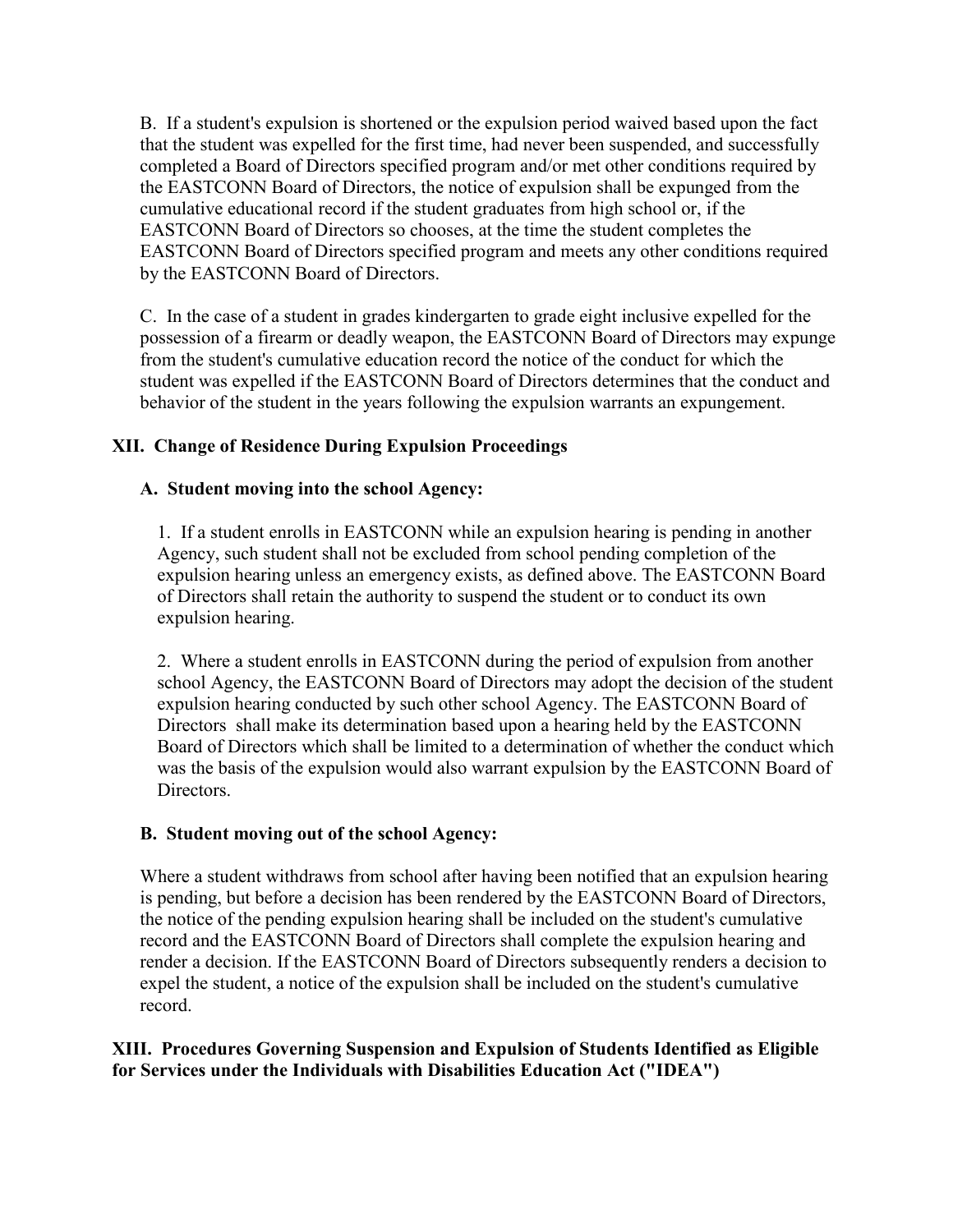A. Suspension of IDEA students:

Notwithstanding the foregoing, if the administration suspends a student identified as eligible for services under the IDEA, as reauthorized in 2004, (an "IDEA student") who has engaged in conduct that violated any rule or code of conduct of EASTCONN that applies to all students, the following procedures shall apply:

1. The administration shall not later than the date on which the decision to take disciplinary action is made, notify the parents of the student of the decision to suspend and a copy of the special education procedural safeguards must either be hand delivered or sent by mail to the parents on the date that the decision to suspend was made.

2. During the period of suspension, EASTCONN is not required to provide any educational services to the IDEA student beyond that which is provided to all students suspended by EASTCONN.

B. Expulsion and Suspensions that Constitute Changes in Placement for IDEA students:

Notwithstanding any provision to the contrary, if the administration recommends for expulsion an IDEA student who has engaged in conduct that violated any rule or code of conduct of EASTCONN that applies to all students, the procedures described in this section shall apply. The procedures described in this section shall also apply for students whom the administration has suspended in a manner that is considered under the IDEA, as it may be amended from time to time, to be a change in placement:

1. The parents of the student must be notified of the decision to suspend on the date on which the decision to suspend was made, and a copy of the special education procedural safeguards must either be hand-delivered or sent by mail to the parents on the date that the decision to suspend was made.

2. EASTCONN shall immediately convene the IEP team, but in no case later than ten (10) school days after the recommendation for expulsion or the suspension which constitutes a change in placement was made. The relevant members of the student's IEP team shall consider the relationship between the student's disability and the behavior that led to the recommendation for expulsion or the suspension which constitutes a change in placement, in order to determine whether the student's behavior was a direct manifestation of his/her disability.

3. If the IEP team finds that the behavior was a direct manifestation of the student's disability, the administration shall not proceed with the recommendation for expulsion. The IEP team shall consider the student's misconduct and revise the IEP to prevent a recurrence of the misconduct and to provide for the safety of other students and staff.

4. If the IEP team finds that the behavior was not a manifestation of the student's disability, the administration may proceed with the recommended expulsion or suspension that constitutes a change in placement.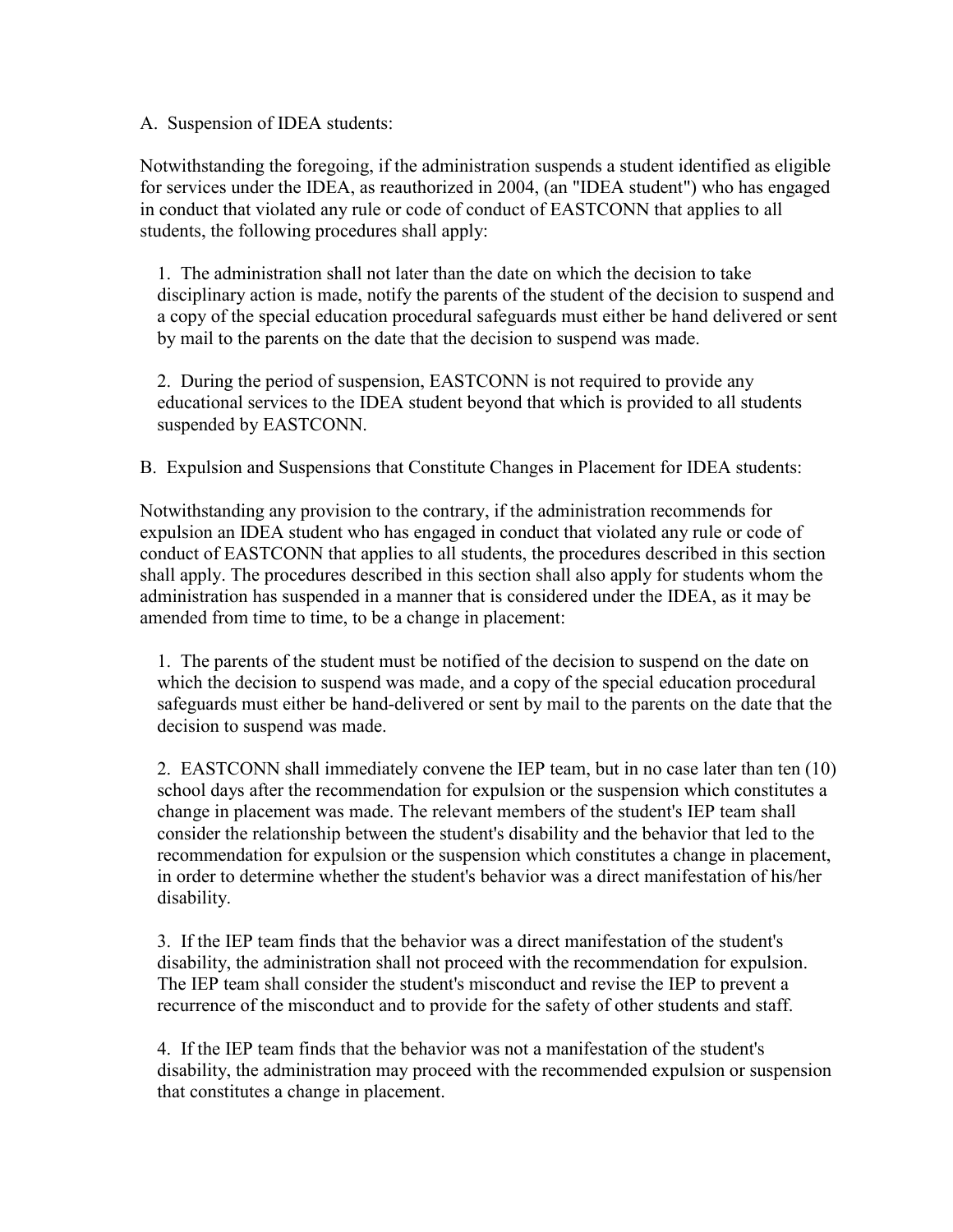5. During any period of expulsion, or suspension of greater than ten (10) days per school year, the administration shall provide the student with an alternative education program in accordance with the provisions of the IDEA.

6. The special education records and disciplinary records of the student must be transmitted to the individual(s) who will make the final determination regarding a recommendation for expulsion or a suspension that results in a change in placement.

7. EASTCONN has the authority, on a case-by-case basis, to determine whether the student should be removed from the classroom and placed in an alternative setting, pending a manifestation determination.

8. School personnel may remove a disabled student who has violated the conduct code from his/her current placement for up to 10 school days without a hearing.

C. Transfer of IDEA students for Certain Offenses:

School personnel may transfer an IDEA student to an appropriate interim alternative educational setting for not more than forty five (45) school days if the student:

1. was in possession of a dangerous weapon, as defined in 18 U.S.C.  $930(g)(2)$ , as amended from time to time, on school grounds or at a school sponsored activity, or

2. Knowingly possessed or used illegal drugs or sold or solicited the sale of a controlled substance while at school or at a school-sponsored activity; or

3. Inflicted serious bodily injury to another person at school, on school premises or at a school function.

As used in this subsection XIIC., the term "dangerous weapon" means a weapon, device, instrument, material, or substance, animate or inanimate, that is used for, or is readily capable of, causing death or serious bodily injury, except that such term does not include a pocket knife with a blade of less than 2.5 inches in length.

The term "serious bodily injury" means a substantiated risk of death, extreme physical pain, protracted loss or impairment of the function of a bodily member, organ, or mental faculty.

#### **XIV. Procedures Governing Suspension and Expulsion of Students Identified as Eligible for Educational Accommodations under Section 504 of the Rehabilitation Act of 1973**

A. Expulsion of students identified as eligible for educational accommodations under Section 504 of the Rehabilitation Act of 1973:

Notwithstanding any provision to the contrary, if the administration recommends for expulsion a student identified as eligible for educational accommodations under Section 504 of the Rehabilitation Act of 1973 (a "Section 504 Student") who has engaged in conduct that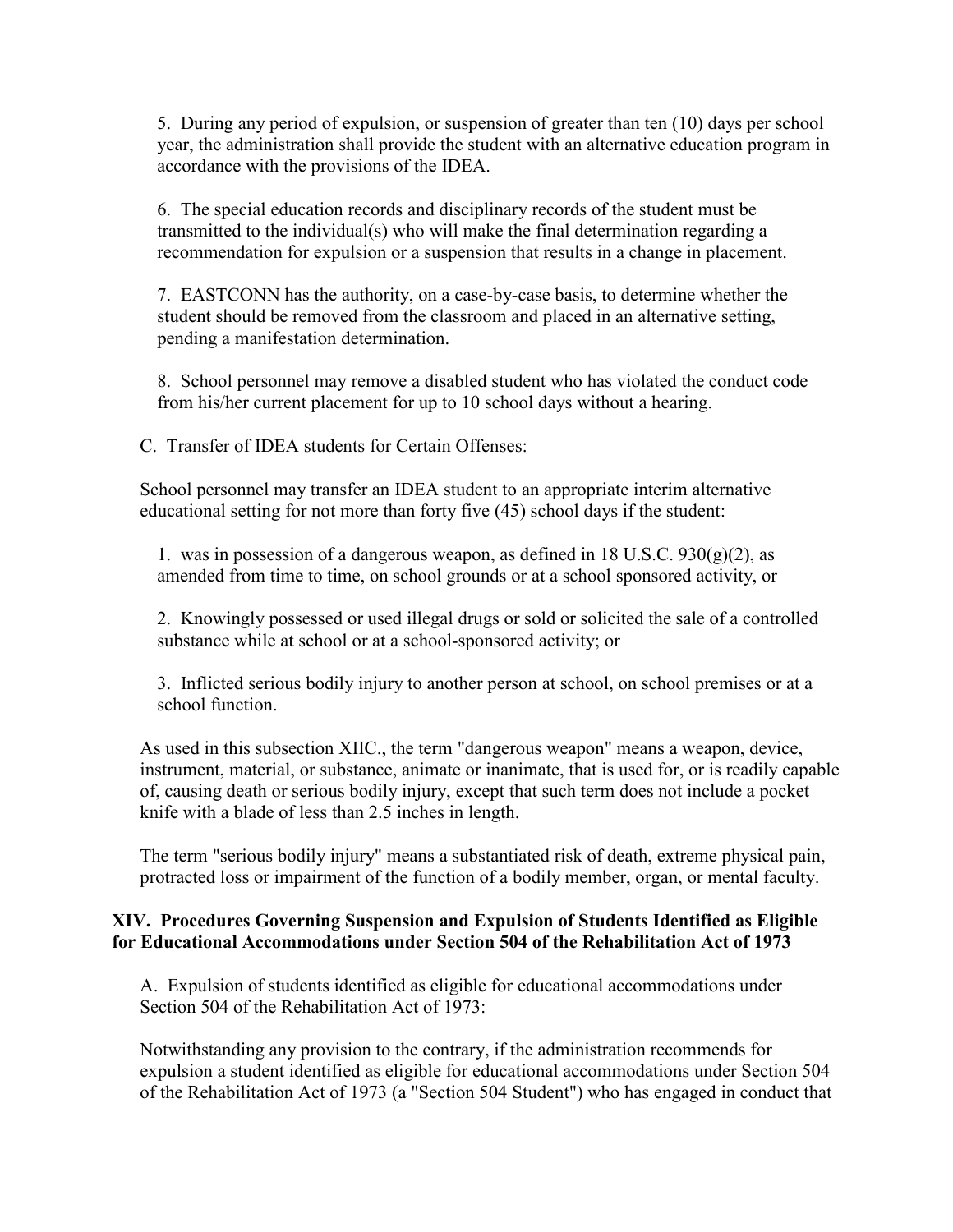violated any rule or code of conduct of EASTCONN that applies to all students, the following procedures shall apply:

1. The parents of the student must be notified of the decision to recommend the student for expulsion.

2. EASTCONN shall immediately convene the student's Section 504 team (504 team), for the purpose of reviewing the relationship between the student's disability and the behavior that led to the recommendation for expulsion, in order to determine whether the student's behavior was a manifestation of his/her disability.

3. If the 504 team finds that the behavior was a manifestation of the student's disability, the administration shall not proceed with the recommendation for expulsion. The 504 team shall consider the student's misconduct and revise the 504 plan to prevent a recurrence of the misconduct and to provide for the safety of other students and staff.

4. If the 504 team finds that the behavior was not a manifestation of the student's disability, the administration may proceed with the recommendation for expulsion.

#### **XV. Notification to Parents or Guardian**

A. The parents or guardian of any minor student either expelled or suspended or removed from class shall be given notice of such disciplinary action within twenty four (24) hours of the time of the institution of the period of expulsion, suspension or removal from class.

B. The Executive Director of EASTCONN shall forward to the student concerned and his/her parents, or the student if he/she has attained the age of 18, a copy of this Board of Directors policy on student discipline at the time the Executive Director sends out the notice that an expulsion hearing will be convened.

**XVI. An expelled student may apply for early readmission to school. The EASTCONN Board of Directors delegates the authority to make decisions on readmissions to the Executive Director. Students desiring readmission to school shall direct such readmission requests to the Executive Director. The Executive Director has the discretion to approve or deny such readmission requests, and may condition readmission on specified criteria.**

## **XVII. Dissemination of Student Conduct and Discipline Policy**

The EASTCONN Board of Directors shall, at the beginning of each school year and at such other times as it may deem appropriate, provide for an effective means of informing all students, parent(s) and/or guardian(s) of this policy.

## **XVIII. Compliance with Reporting Requirements**

1. The EASTCONN Board of Directors shall report all suspensions and expulsions to the State Department of Education.